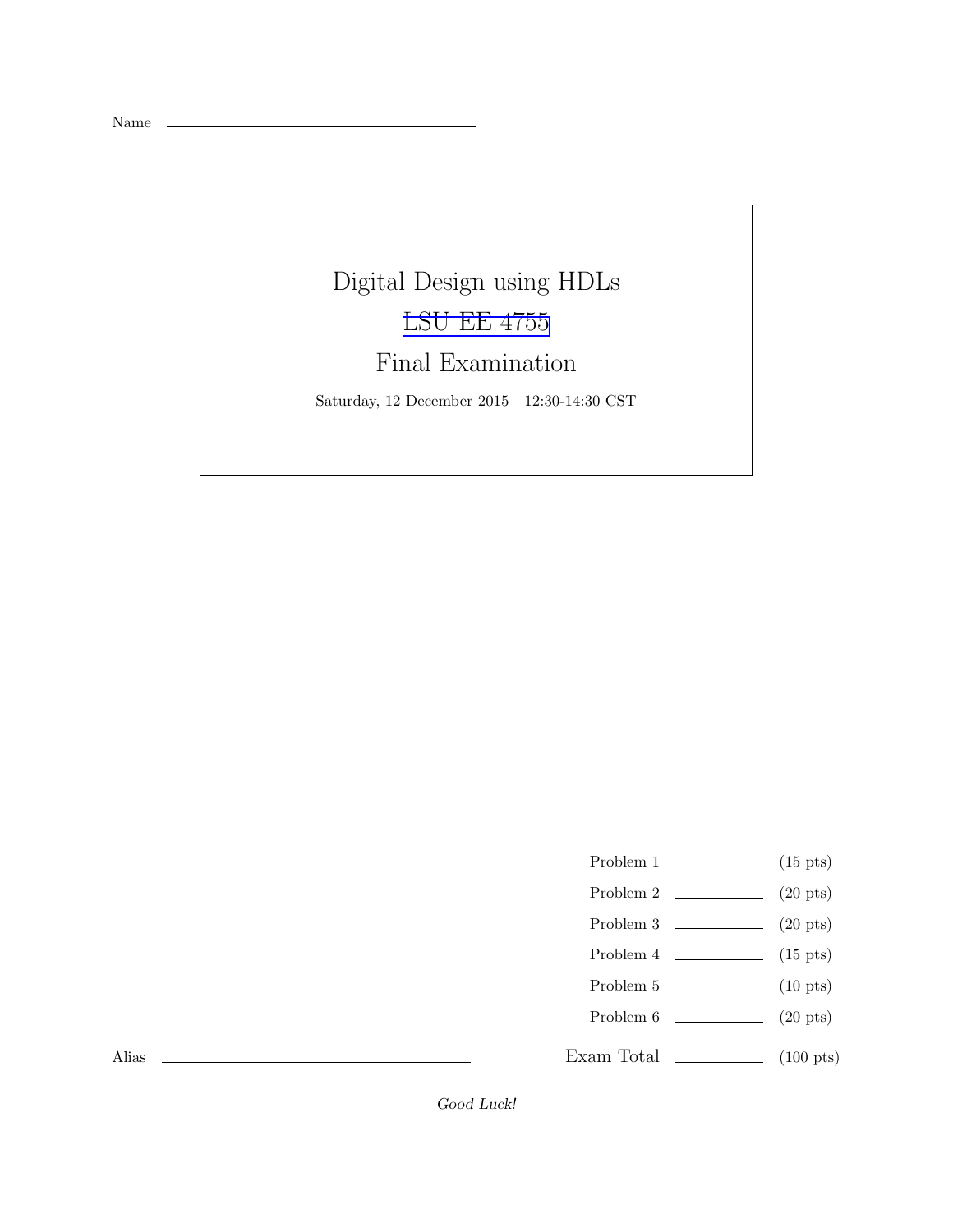

Problem 1: [15 pts] Write a Verilog description of the hardware illustrated below.

Verilog description of hardware including  $\Box$  port declarations and  $\Box$  port and other sizes.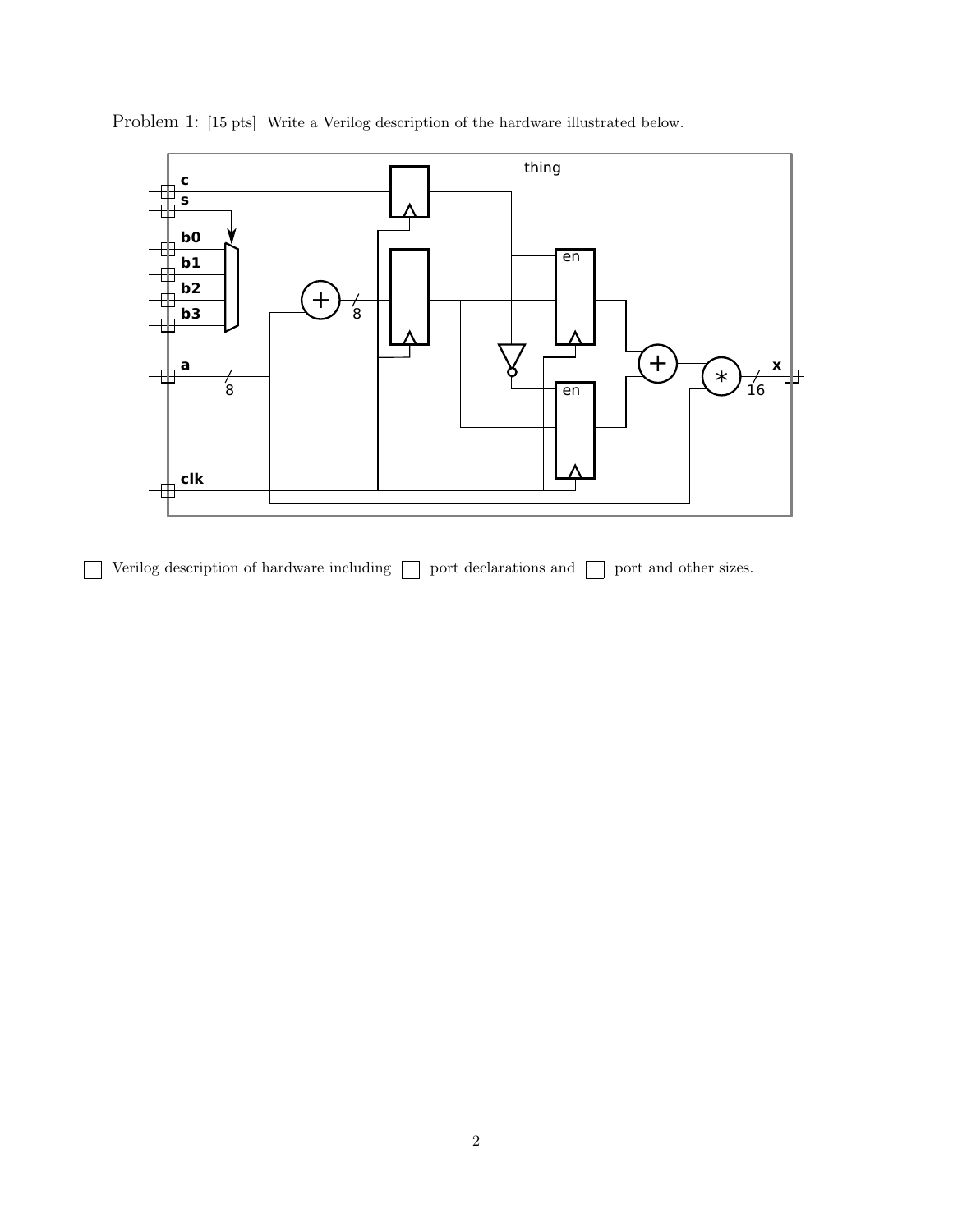Problem 2: [20 pts] The module below implements a simple memory module.

```
module Smemory #( int size_lg = 4, int dbits = 8, int size = 1 \ll size_{lg} )
   ( output uwire [dbits-1:0] rd_data,
     input uwire [size_lg-1:0] wr_idx, input uwire [dbits-1:0] wr_data, input uwire write,
     input uwire [size_lg-1:0] rd_idx, input uwire clk );
   logic [dbits-1:0] storage [size-1:0];
   always_ff @( posedge clk ) if ( write ) storage[wr_idx] = wr_data;
   assign rd_data = storage[rd_idx];
```
#### endmodule

(a) Show the hardware that will be synthesized for this module when elaborated with  $size\_lg = 2$ . Use registers, multiplexors, decoders, and basic gates. Do not use a memory module.

Show synthesized hardware, including hardware for  $\Box$  reading and  $\Box$  writing.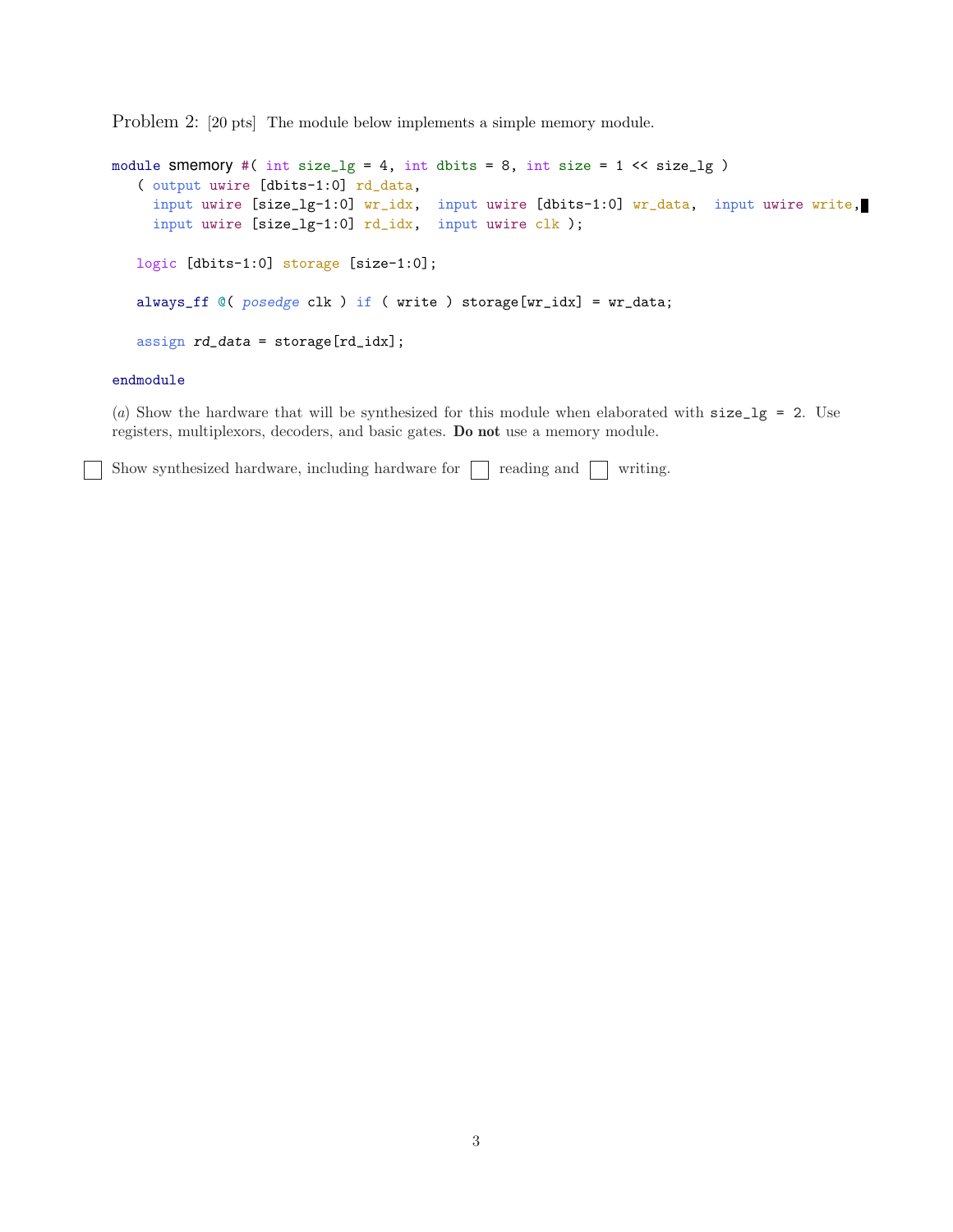Problem 2, continued: Appearing below is the module from the previous page.

```
module smemory #( int size_lg = 4, int dbits = 8, int size = 1 << size_lg )
   ( output uwire [dbits-1:0] rd_data,
     input uwire [size_lg-1:0] wr_idx, input uwire [dbits-1:0] wr_data, input uwire write,
     input uwire [size_lg-1:0] rd_idx, input uwire clk );
   logic [dbits-1:0] storage [size-1:0];
   always_ff @( posedge clk ) if ( write ) storage[wr_idx] = wr_data;
   assign rd_data = storage[rd_idx];
```
### endmodule

(b) Assume that initially location 1 ( $\frac{\epsilon}{1}$ ) holds a 10, location 2 holds a 20, location 3 holds a 30, and so on. Complete the timing diagram below, consistent with this module.



Complete rd data row of timing diagram.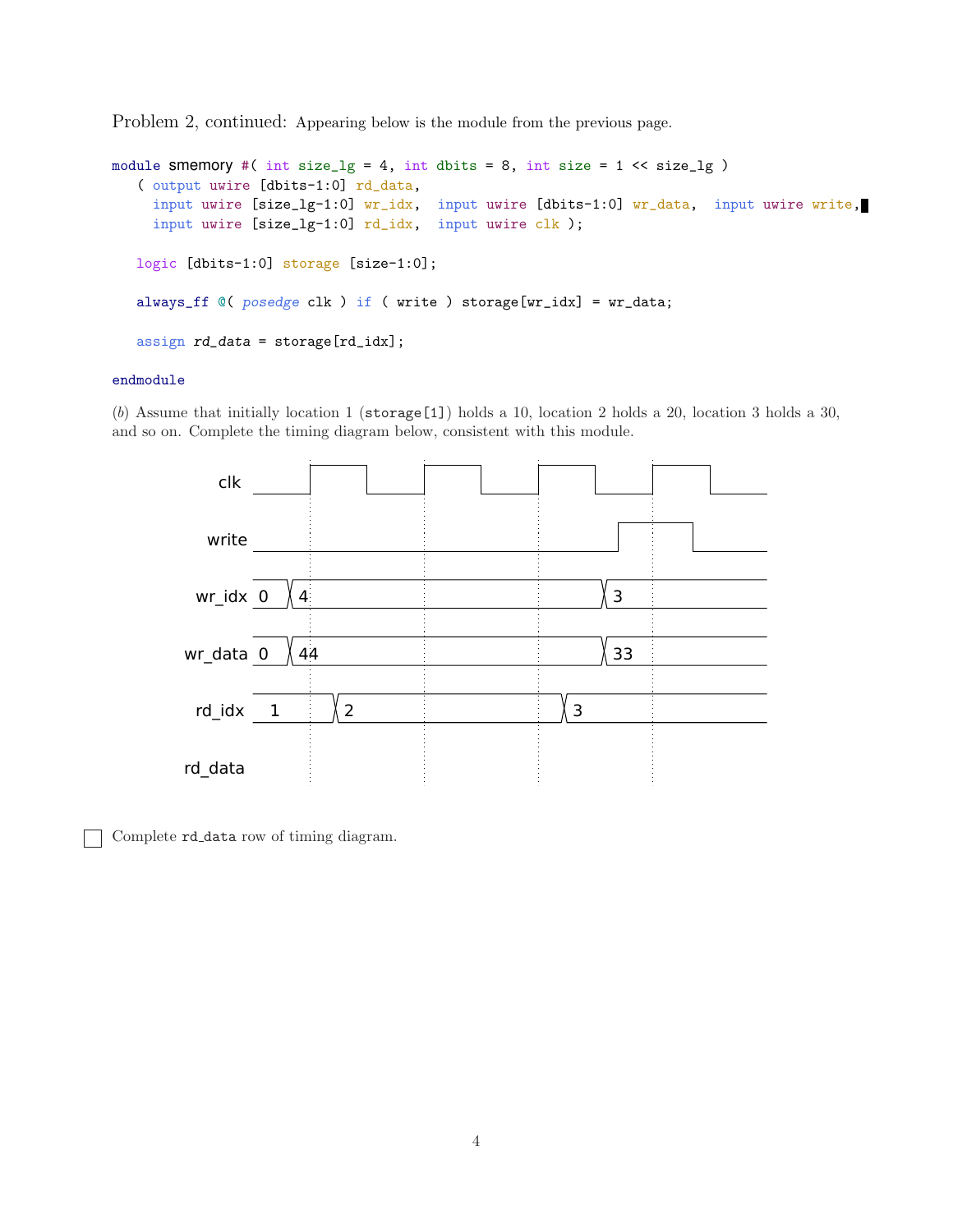(c) Modify the module below (same as one on previous page) so that its behavior is consistent with the timing diagram to the right. That is, if the location being written is the same as the one being read the rd\_data output shows the data on wr\_data. If the locations don't match or nothing is being written the behavior is unchanged.

Modify the module.



module smemory\_bp #( int size\_lg = 4, int dbits = 8, int size =  $1 \leq s$  ize\_lg ) ( output uwire [dbits-1:0] rd\_data, input uwire [size\_lg-1:0] wr\_idx, input uwire [dbits-1:0] wr\_data, input uwire write, input uwire [size\_lg-1:0] rd\_idx, input uwire clk ); logic [dbits-1:0] storage [size-1:0];

always\_ff @( posedge clk ) if ( write ) storage[wr\_idx] = wr\_data;

 $assign \ rd_data = storage[rd_idx];$ 

endmodule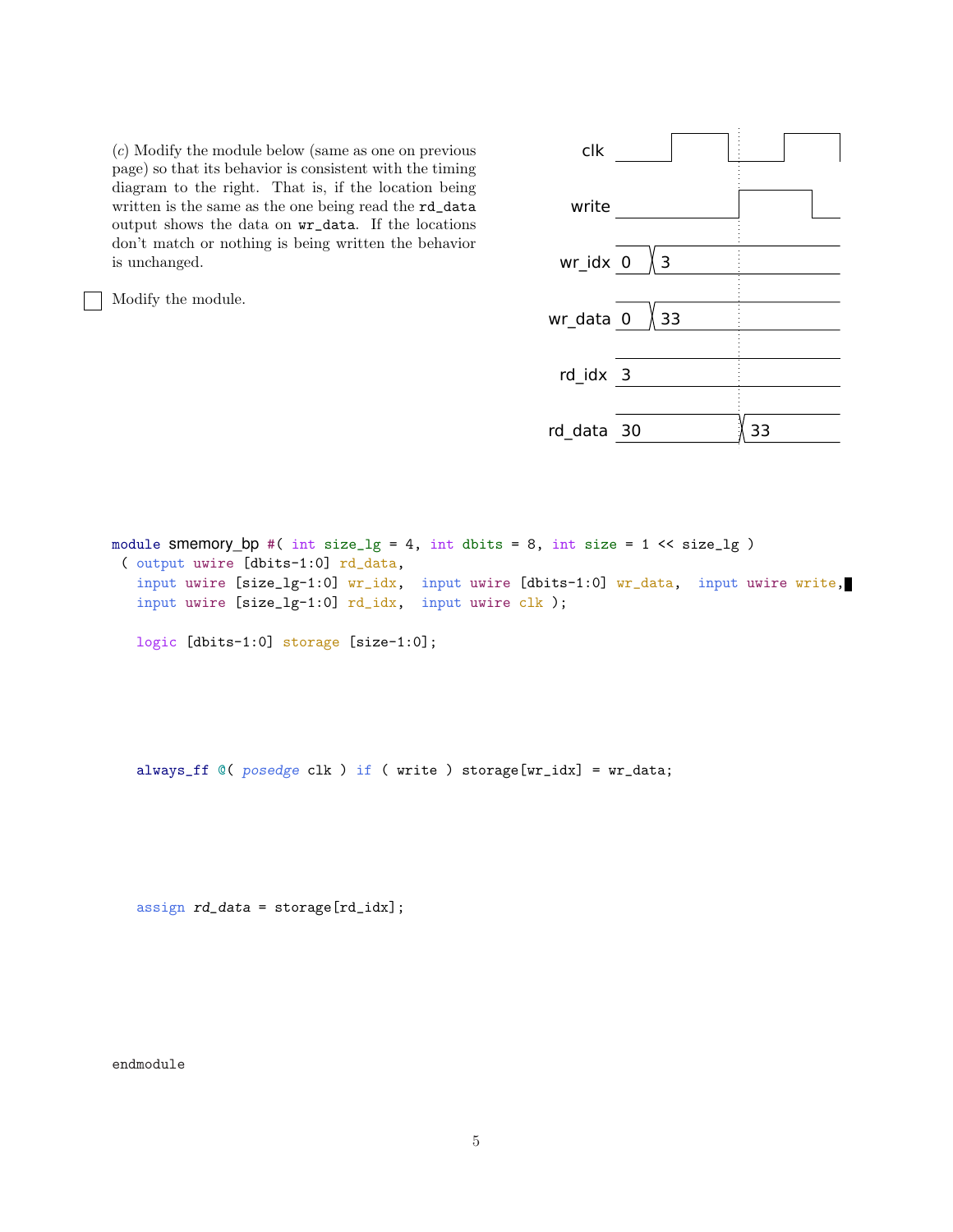Problem 3: [20 pts] The module below and the similar one on the next page are like the memory module from the previous problem, except that their output is the sum of locations  $rd\_start$ ,  $rd\_start+1$ , ..., rd\_start+rd\_len-1. Assume that rd\_start+rd\_len <= size.

```
module rsum_plan_a #( int sz_1g = 4, int ebits = 8, int size = 1 << sz_1g )
   ( output logic [ebits-1:0] sum,
    input [sz_lg-1:0] wr_idx, input [ebits-1:0] wr_data, input write,
    input [sz_lg-1:0] rd_start, input [sz_lg-1:0] rd_len, input clk );
  logic [ebits-1:0] storage [size-1:0];
  // Don't show synthesized hardware for line below.
  always_ff @( posedge clk ) if ( write ) storage[wr_idx] = wr_data;
  // Plan A -- Show Synthesized Hardware for this Verilog
  always_comb begin
       sum = 0;for ( int i=0; i<size; i++ ) if ( i < rd len ) sum += storage[ i + rd start ];
    end
```
# endmodule

(a) Show the hardware that will be synthesized for the always\_comb block. Include basic optimizations, but don't optimize to the point where hardware is identical to Plan B (next page).

Show not-too-optimized hardware for sum.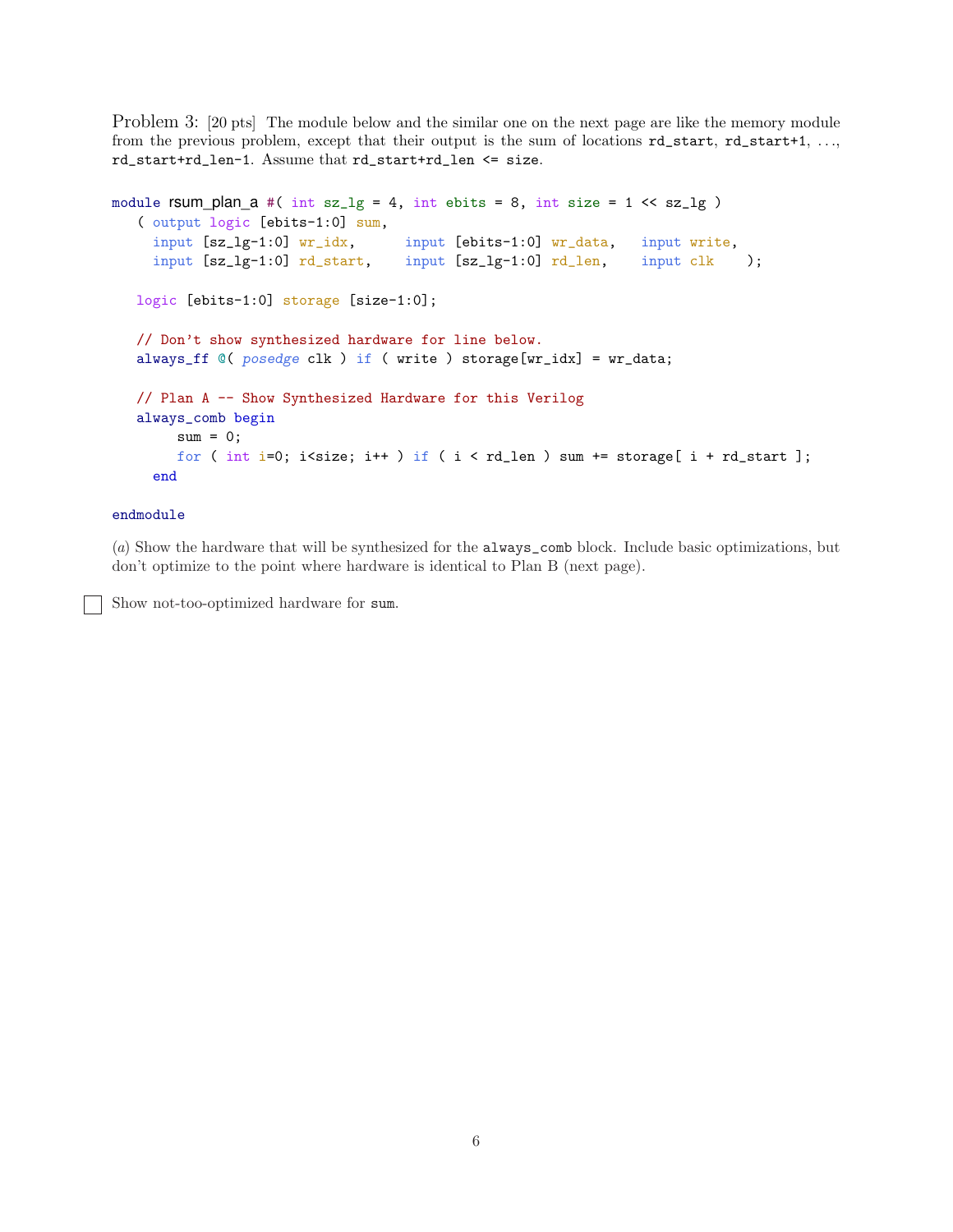(b) Appearing below is Plan B for the module. Though we know it produces the same value for sum as Plan A, it might be synthesized into different hardware. Show the hardware synthesized for Plan B.

```
module rsum\_plan\_b #( int sz\_lg = 4, int ebits = 8, int size = 1 << sz\_lg )
   ( output logic [ebits-1:0] sum,
    input [sz_lg-1:0] wr_idx, input [ebits-1:0] wr_data, input write,
    input [sz_lg-1:0] rd\_start, input [sz_lg-1:0] rd\_len, input clk);
  logic [ebits-1:0] storage [size-1:0];
  // Don't show synthesized hardware for line below.
  always_ff @( posedge clk ) if ( write ) storage[wr_idx] = wr_data;
  // Plan B -- Show Synthesized Hardware for this Verilog
  always_comb begin
       sum = 0;for ( int i=0; i < size; i++ )
         if ( i >= rd_start && i < rd_start + rd_len ) sum += store[i];
    end
endmodule
```
Show the hardware that will be synthesized for Plan B.

(c) Which one is better?

```
Which is better, \bigcap Plan A or \bigcap Plan B.
```

```
Explain, with a rough estimate of cost and timing.
```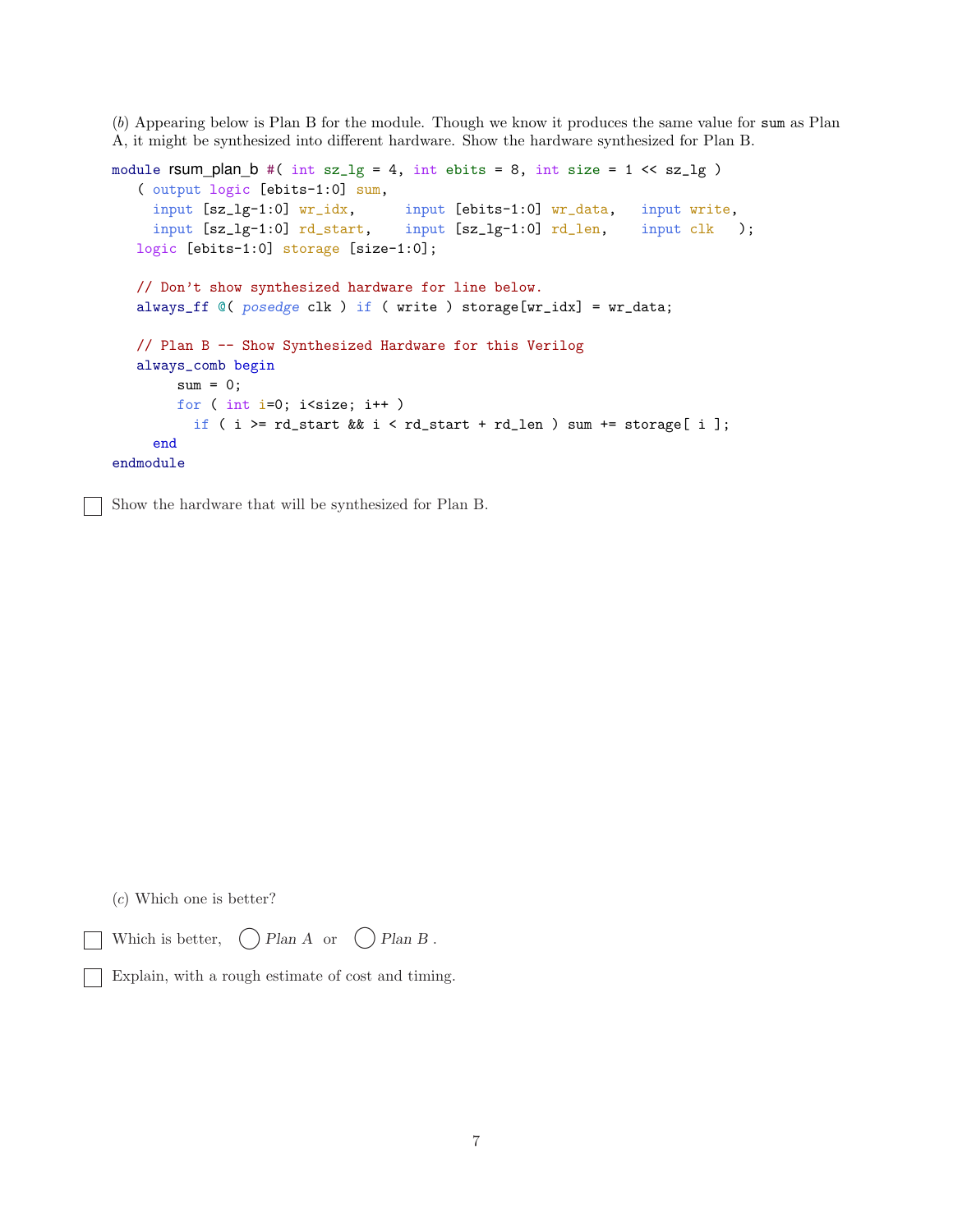Problem 4: [15 pts] Appearing below are excerpts based on the cam\_hash module used in class, showing what we called the hash\_early design. Recall that with the early hash design the hash function (in module hash) is computed before the positive clock edge while the lookup occurs after the positive edge. We assumed that the hash could be computed in about  $\frac{1}{2}$  of our target clock period.

#### module cam\_hash\_exceprt

```
( output [dwid:1] out_data, output out_valid, output ready,
  input [kwid:1] in_key, input [dwid:1] in_data,
  input Cam_Command in_cmd, input clk);
logic [kwid:1] b_key;
logic [dwid:1] b_data;
logic [hkey_size-1:0] b_hash;
Cam_Command b_cmd;
uwire [hkey_size-1:0] ohm_key_out;
always_ff @( posedge clk ) begin
   b_{key} \leq in_{key};b_data <= in_data;
   b_{cmd} \leq \text{in}_{cmd};
   b_hash <= ohm_key_out;
end
```
hash #(kwid,num\_sets\_lg) **our\_hash\_module**( ohm\_key\_out, in\_key );

# /// **Hardware to find matching key below ...**

(a) The early hash design requires that the external hardware has the right timing behavior. Show a timing diagram in which the timing behavior is correct for early hash, and one in which it is wrong. The "wrong" behavior should result in incorrect results using the early hash design, but correct results without the early hash design.

Timing diagram showing  $\Box$  correct and  $\Box$  wrong behavior.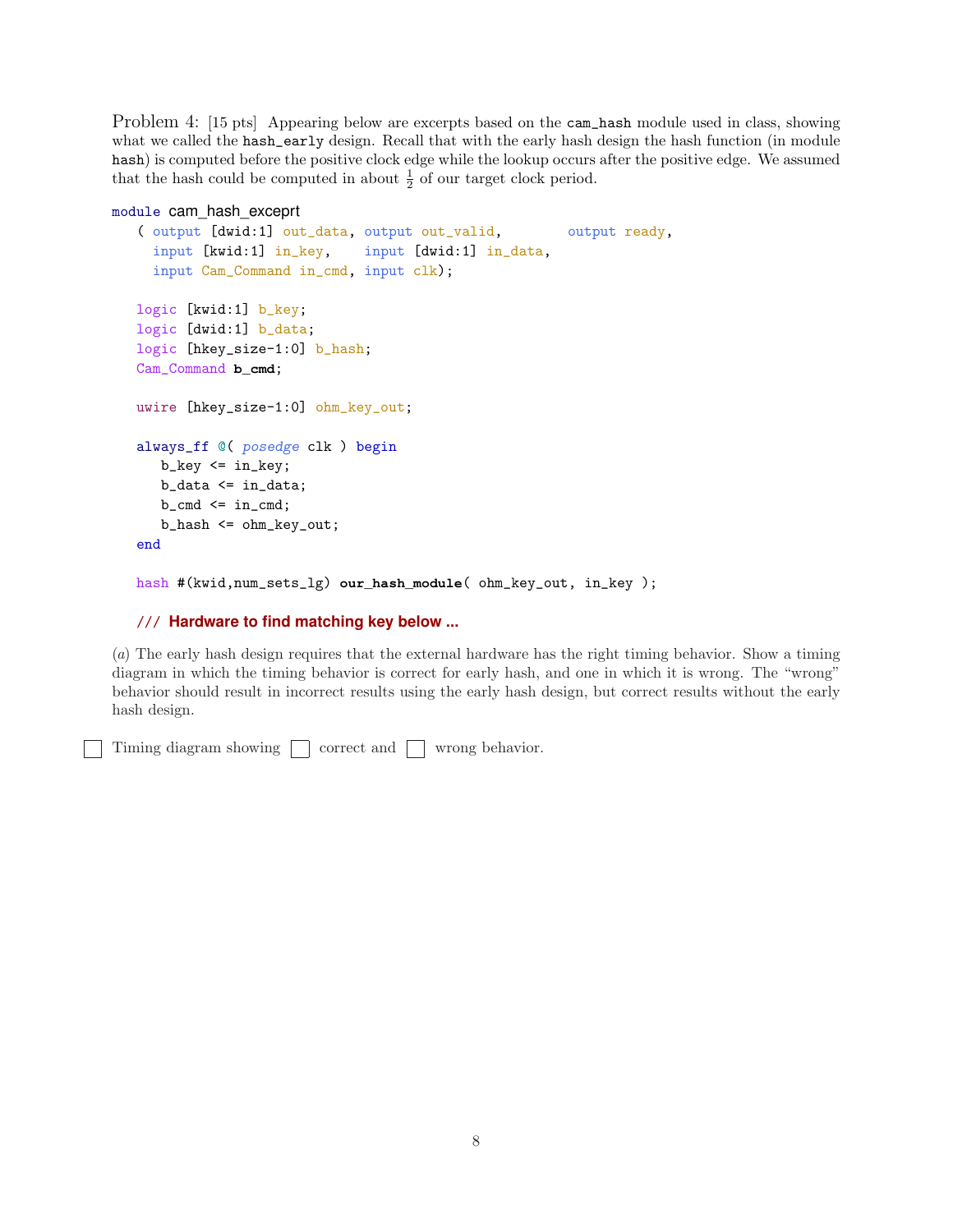# Problem 4, continued:

(b) Register b\_hash saves the hashed version of in\_key, and b\_key holds the unhashed version. Why do we need the unhashed version?

b\_key is needed because ...

 $\mathbf{I}$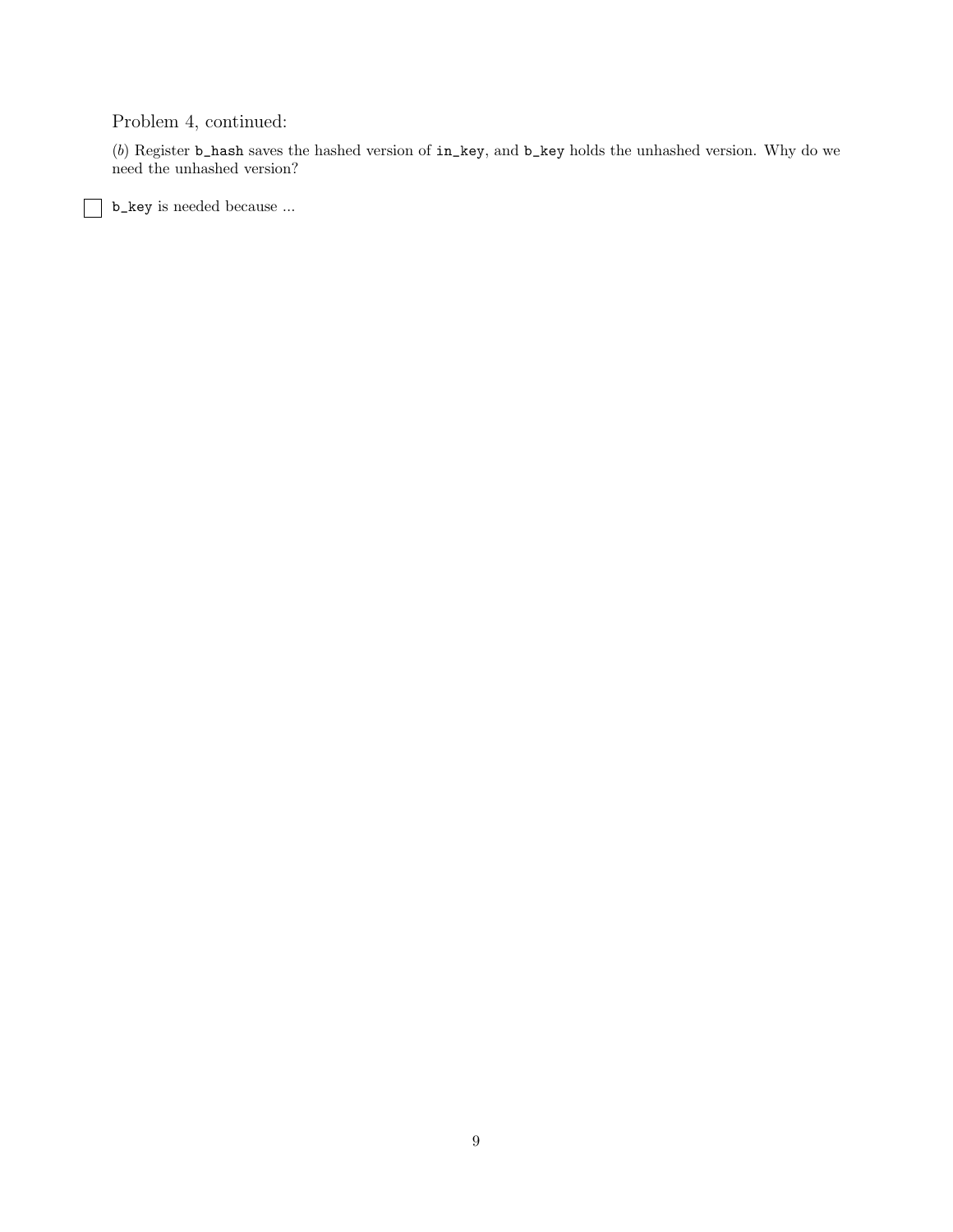Problem 5:  $[10 \text{ pts}]$  The Verilog below is part of a testbench (taken from icomp.v).

```
initial begin
  /// Watchdog – Stop simulation if it's taking too long.
  //
  fork begin
      automatic int cyc_limit = in_str.len() * 100;
      fork
         wait ( cycle_num == cyc_limit );
         wait ( tb_insert_done && tb_remove_done );
      join_any
      if ( cycle_num >= cyc_limit ) begin
         $write("Exceeded cycle limit, exiting.\n");
         $fatal(1);end
   end join_none
  // Below: Send data to module under test.
```
(a) Generically explain what a fork and join pair do (ignoring the code above).

fork and join ...

(b) How would execution be effected if the last join\_none were changed to join\_any?

Impact of changing join\_none to join\_any in code above.

(c) How would execution be effected if the inner join\_any were changed to a join\_all?

Impact of changing join\_any to join\_all in code above.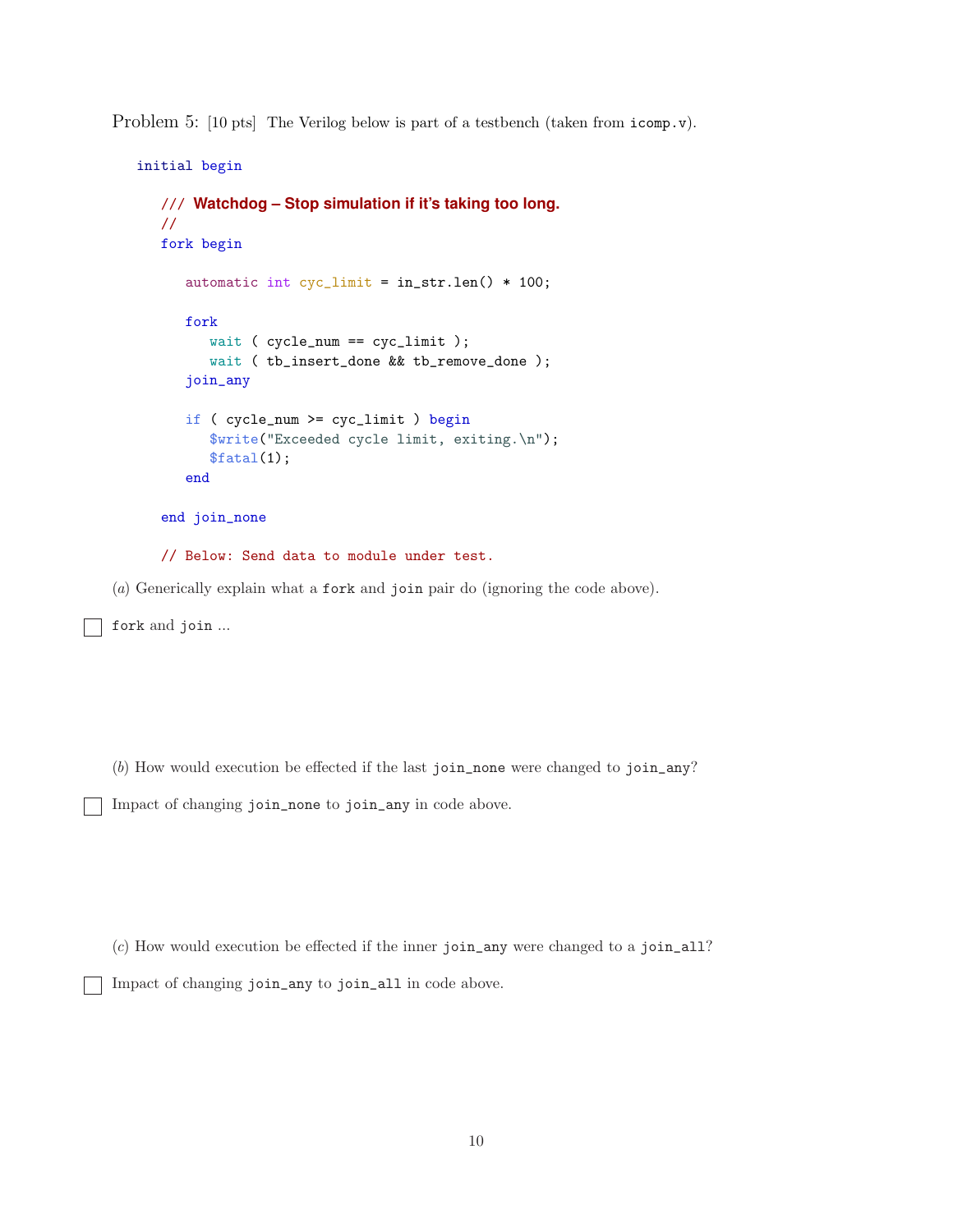Problem 6: [20 pts] Answer each question below.

(a) Suppose we would like our hardware to operate at a 1 GHz clock frequency. How do we tell the synthesis program? (The exact syntax is not important.)

Method to tell synthesis program the clock frequency.

(b) The synthesis program will apply our target clock frequency to paths starting at launch points and ending at capture points. We could explicitly specify such points but if we don't it will use default launch and capture points. What are they?

By default timing is computed for paths that start at:

and end at:

(c) Suppose our target clock frequency is 1 GHz. What is the harm in telling the synthesis program to synthesize for 2 GHz? For 0.5 GHz?.

Harm in specifying 2 GHz when we just need 1 GHz:

Harm in specifying 0.5 GHz when we just need 1 GHz: